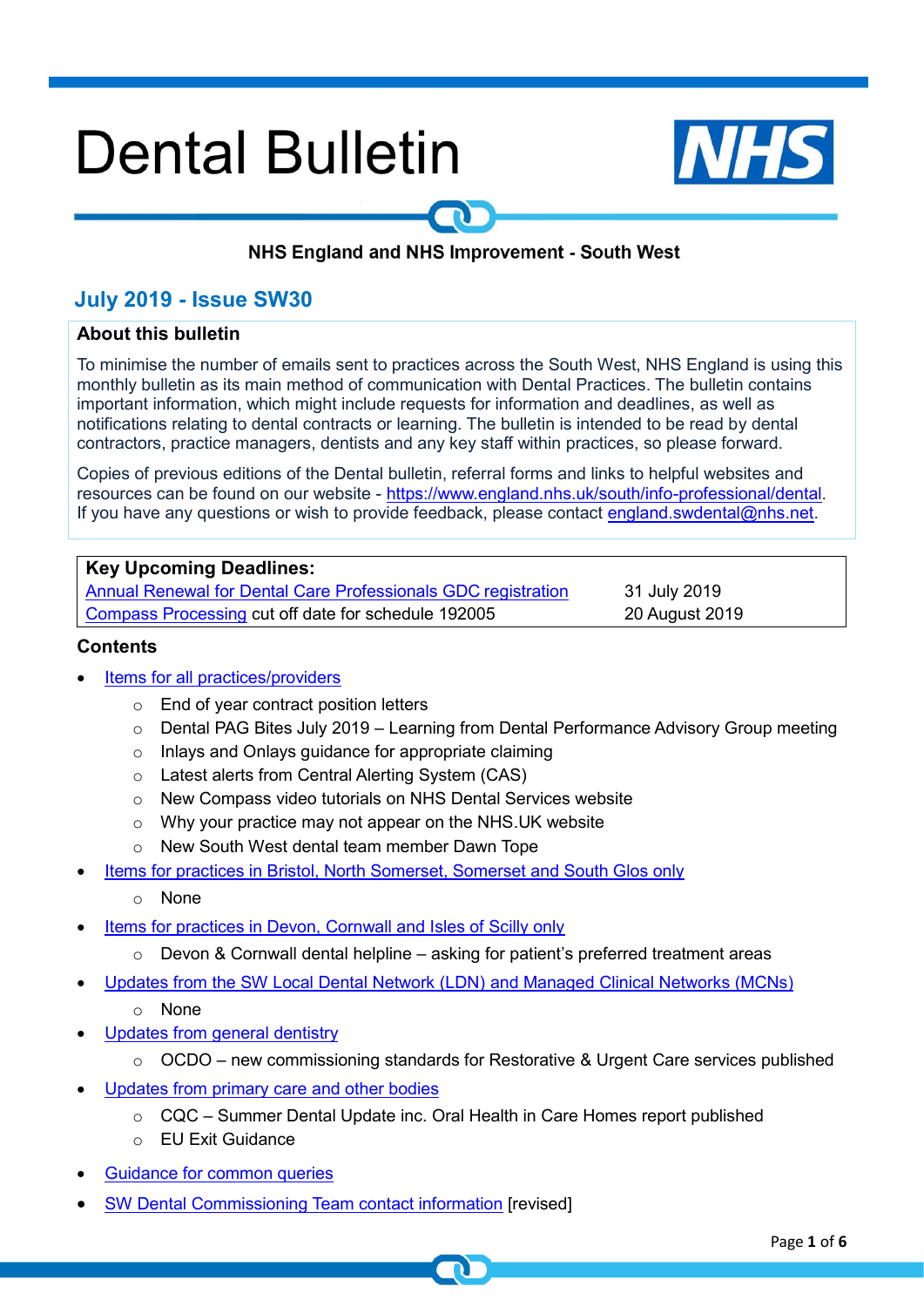#### <span id="page-1-0"></span>**Items for all practices/providers**

#### • **End of year contract position letters**

Before the end of July, providers should have received letters by email confirming yearend contract delivery position for 2018/19, in accordance with National Health Service (General Dental Services Contracts) Regulations 2005, using data provided to us by NHS Dental Services. The letters will include details of any remedial action that may be required if under or over performance applies.

# • **Dental PAG Bites Issue 2 - July 2019**

Please read the latest learning (attached to this bulletin email) from Dental Performance Advisory Group meeting, where concerns raised about dentists are reviewed, including information from serious incidents, SEAs and complaints. This issue includes:

- o Appropriate claiming for mouthguards
- o Variations in dental prescribing patterns
- o Who can support me with a dental complaint?

# • **Inlays and Onlays guidance for appropriate claiming**

NHS Dental Services have published an article via the NHSBSA website, to raise awareness and provide guidance regarding appropriate claiming for Inlays and Onlays. Please download the guidance at this page [https://www.nhsbsa.nhs.uk/spotlight-article-2](https://www.nhsbsa.nhs.uk/spotlight-article-2-inlays-and-onlays-guidance) [inlays-and-onlays-guidance.](https://www.nhsbsa.nhs.uk/spotlight-article-2-inlays-and-onlays-guidance)

# • **Latest alerts from Central Alerting System (CAS)**

o **11/7/2019: Class 4 Medicines Defect Information: Emerade 150, 300 and 500 microgram solution for injection in pre-filled syringe (MDR 55-06/18).**  Alert notifying that Pharmaswiss Česka republika s.r.o. (an affiliate of Bausch & Lomb UK Limited) has informed us of a risk of Emerade product failing to deliver a dose of adrenaline from the syringe due to blockage of the needle. Please read the full information at: [https://www.gov.uk/drug-device-alerts/class-4-medicines-defect](https://www.gov.uk/drug-device-alerts/class-4-medicines-defect-information-emerade-150-300-and-500-microgram-solution-for-injection-in-pre-filled-syringe-mdr-55-06-18)[information-emerade-150-300-and-500-microgram-solution-for-injection-in-pre-filled](https://www.gov.uk/drug-device-alerts/class-4-medicines-defect-information-emerade-150-300-and-500-microgram-solution-for-injection-in-pre-filled-syringe-mdr-55-06-18)[syringe-mdr-55-06-18](https://www.gov.uk/drug-device-alerts/class-4-medicines-defect-information-emerade-150-300-and-500-microgram-solution-for-injection-in-pre-filled-syringe-mdr-55-06-18)

# o **24/07/2019: Update Of Guidance On Clearance And Management Of Healthcare Workers Living With A Bloodborne Virus (Bbv)**

The guidance on restrictions of healthcare workers (HCWs) living with Hepatitis B to perform exposure-prone procedures is being updated to ensure that that the management of HCWs living with bloodborne virus is proportionate. This reflects the changing treatment options now available and our understanding of the long-term aspects of living with these infections whilst also ensuring that patient safety is not compromised. [Download CEM\\_CMO\\_2019\\_003.pdf](file://///ims.gov.uk/data/Users/GBBULVD/BULHOME4/SBTroake/Downloads/CEM_CMO_2019_003.pdf)

o **25/07/2019: Update from GOV.UK – Automated external defibrillators: All Telefunken HR1 & FA1 – no valid CE certificate (MDA/2019/027)** Manufactured by Defiteq International BV or GGT Holding BV – the safety and performance of these devices cannot be verified and their safe use can no longer be assured. [Automated external defibrillators: All Telefunken HR1 & FA1 –](https://www.gov.uk/drug-device-alerts/automated-external-defibrillators-all-telefunken-hr1-fa1-no-valid-ce-certificate-mda-2019-027?utm_source=6a3bdf56-1f23-4b40-9109-0cdd06a05426&utm_medium=email&utm_campaign=govuk-notifications&utm_content=immediate) no valid CE [certificate \(MDA/2019/027\)](https://www.gov.uk/drug-device-alerts/automated-external-defibrillators-all-telefunken-hr1-fa1-no-valid-ce-certificate-mda-2019-027?utm_source=6a3bdf56-1f23-4b40-9109-0cdd06a05426&utm_medium=email&utm_campaign=govuk-notifications&utm_content=immediate)

Please remember a representative/generic email needs to be added for all primary care sites for the Central Alerting System (CAS), therefore if you are not aware whether you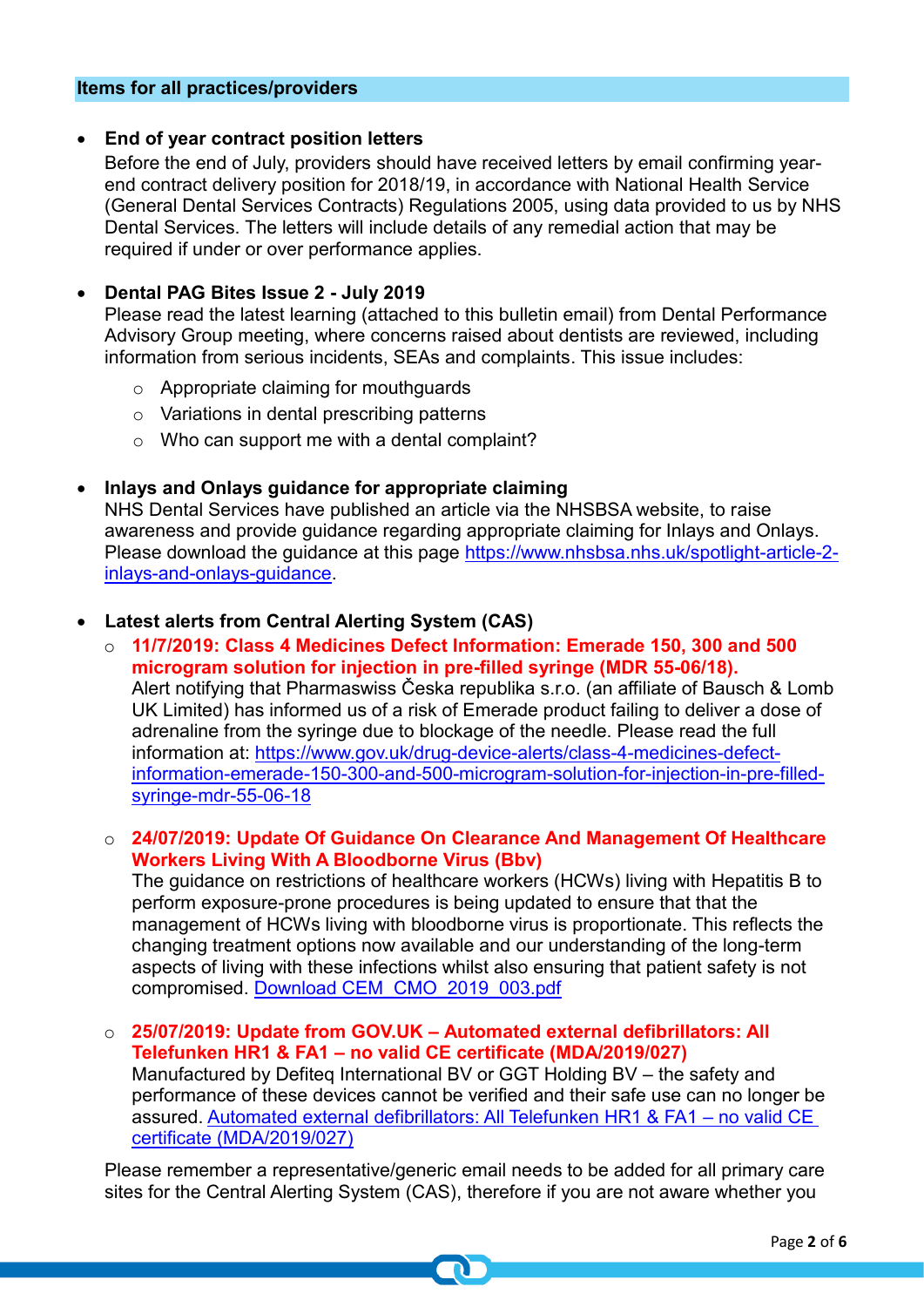are on the distribution list and need to be added, or need to update contact details, please contact the commissioning support unit who manage this at [alerts.scwcsu@nhs.net.](mailto:alerts.scwcsu@nhs.net)

# • **New Compass video tutorials on NHS Dental Services website**

A series of [YouTube tutorial videos](https://www.nhsbsa.nhs.uk/compass/guidance-and-tutorials) are now available on the NHS Business Services Authority (NHSBSA) website, for the most common tasks in Compass. Currently these cover:

- How to add a performer to a contract
- How to amend performer NPE/NPEE
- How to find your SD86C superannuation statement
- How to find monthly statements as a performer
- How to find monthly statements as a provider
- How to find NHSBSA published reports
- Activity Actuals as a performer
- Activity Actuals as a provider
- Annual reconciliation report process

If you need to refresh how to complete changes, or there is someone new at your business who needs to learn how to do so, please refer to and bookmark the guidance and videos on the website at [https://www.nhsbsa.nhs.uk/compass/guidance-and-tutorials.](https://www.nhsbsa.nhs.uk/compass/guidance-and-tutorials) NHS England receive regular queries to the local commissioning teams about these common contract processes, so we urge all users to access the videos and online instruction first. This will help avoid delays and lengthy correspondence trails to resolve incorrect/incomplete action.

#### • **Why your practice may not appear on the NHS.UK website**

The NHSBSA provide data to NHS Digital on a monthly basis; this data includes V codes which identify dental treatment locations, which are then used to create Organisation Data [Service](https://odsportal.hscic.gov.uk/) (ODS) codes. These are used by the [NHS.UK](https://www.nhs.uk/) (formerly NHS Choices) website to allow practices to be listed. This data is sourced from the contract data held within the Compass system.

If you've checked your Compass account and your data is correct then it may be that one of the following applies to your contract:

- Closed contracts don't appear in the data
- No FP17s have been submitted from the treatment location that you wish to show on the website and therefore, won't appear in the data (NB. check your software is using the correct location code)
- A full month hasn't elapsed since the contract opened

Contracts that regularly close and reopen may appear and disappear from the data, due to the time lag in the data being available.

We're unable to manually add contracts to the data set as this is an automated process, which is reliant on the data being correct within Compass. Between the submission of a FP17/FP17O and the practice appearing on the website can take a couple of months depending on timing.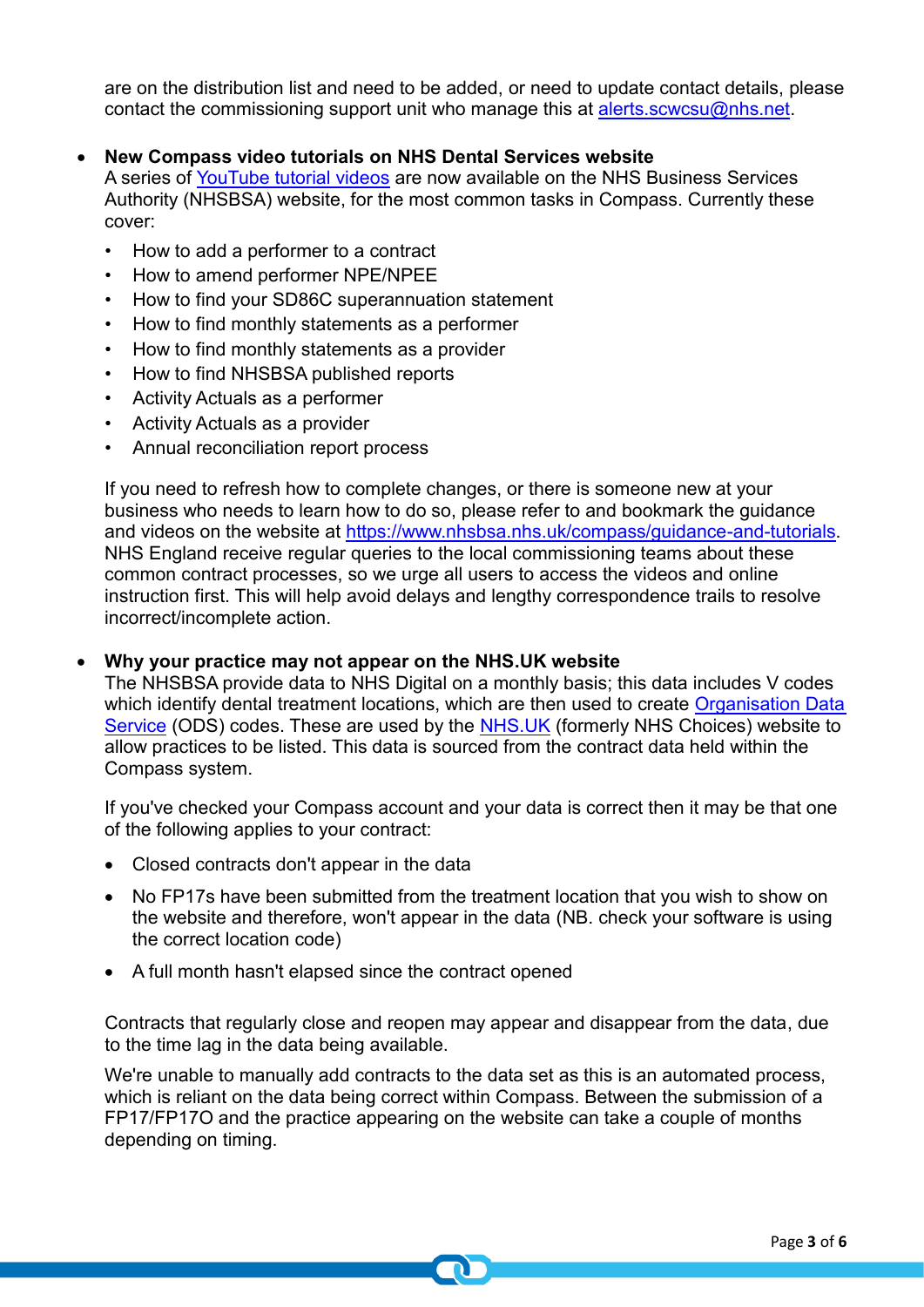# • **New South West dental team member Dawn Tope**



Welcome to Dawn Tope who has joined the primary care commissioning admin team at NHS England and NHS Improvement, and is providing additional support to the South West Dental team.

Dawn will be primarily focussing around supporting the team's work with the Local Dental Network and Managed Clinical Networks and is based at Saltash. With a background in primary care and GP settings, we are pleased to have Dawn assisting with our priorities.

[Back to top](#page-0-0)

<span id="page-3-0"></span>**Items for practices in Bristol, North Somerset, Somerset and South Glos only**

• None

[Back to top](#page-0-0)

<span id="page-3-1"></span>**Items for practices in Devon, Cornwall and Isles of Scilly only**

• **Devon & Cornwall dental helpline – asking for patient's preferred treatment areas** In a bid to improve access to NHS Dental Services for all patients, the waiting list team are now asking patients to confirm their preferred area or town/s, rather than a specific practice, when being added to the waiting list. We hope that this will help to reduce the amount of time that people are waiting on the list by avoiding lengthy waits for practices which rarely take on new patients from the waiting list.



Please remember to direct any queries from prospective NHS patients to the Dental Helpline on **03330 063 300**.

The poster attached to this email can also be displayed in your practice to signpost patients.

[Back to top](#page-0-0)

<span id="page-3-2"></span>**Updates from the SW Local Dental Network (LDN) & Managed Clinical Networks (MCNs)**

• None

[Back to top](#page-0-0)

# <span id="page-3-3"></span>**Updates from general dentistry**

- **Office of Chief Dental Officer (OCDO) – new commissioning standards published** Two new commissioning standards documents have been published for Restorative and Urgent Care services.
	- o **Restorative Dentistry services** [Download a copy by clicking here](https://www.england.nhs.uk/publication/commissioning-standard-for-restorative-dentistry/) This guide aims to offer a standardised framework for the local commissioning of specialist and specialised restorative dentistry services. It is intended to be used by commissioners to ensure that they are improving access to care, based on patient needs, with demonstrable high-value health outcomes experienced by patients.
	- o **Urgent Dental Care services** [Download a copy by clicking here](https://www.england.nhs.uk/publication/commissioning-standard-for-urgent-dental-care/) The standard will support NHS England in commissioning consistent patient-centred urgent dental care services. It has been developed with patient and public input to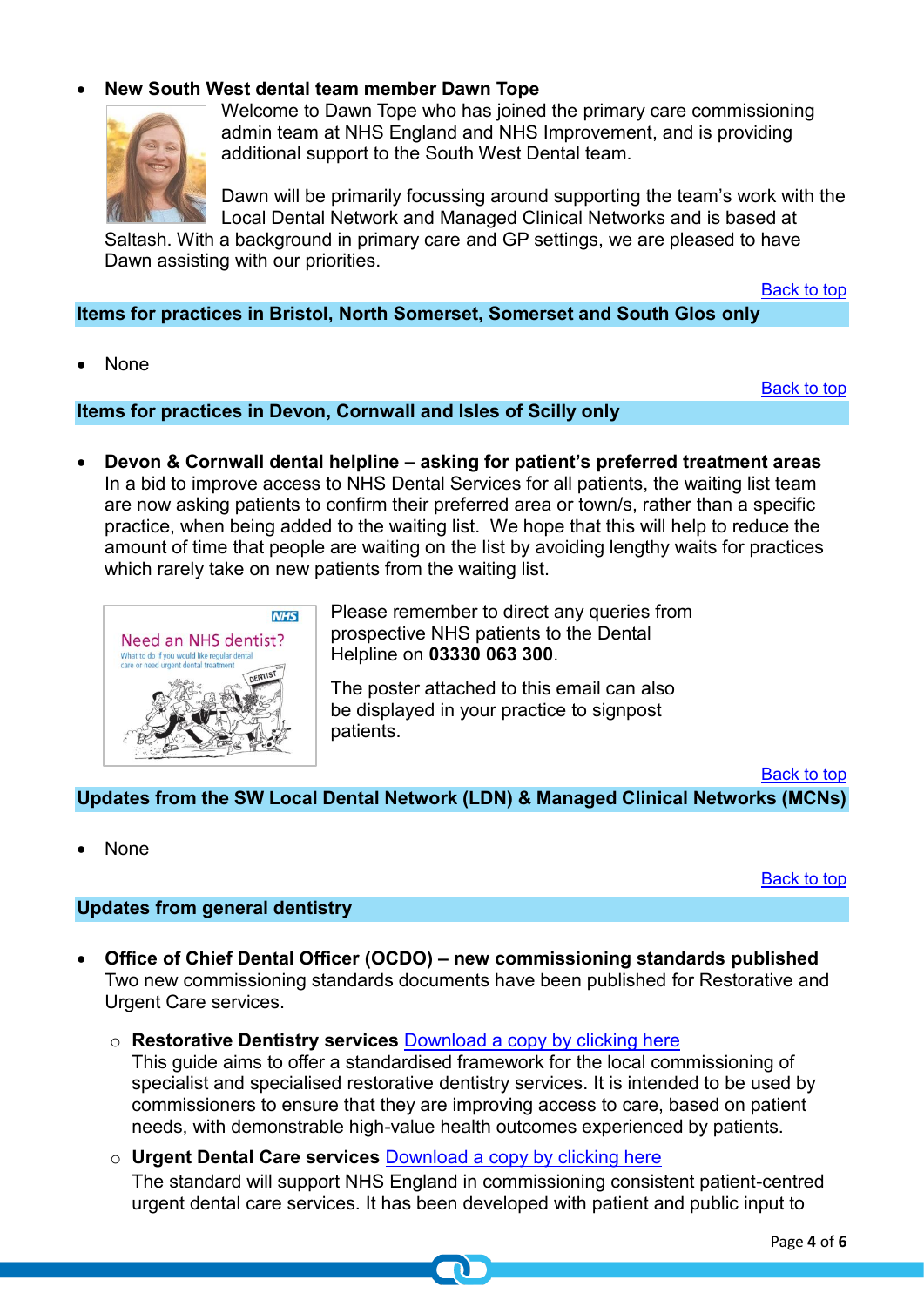ensure that includes the aspects of urgent care that are important to patients - for example travelling times, location of service and the environment where the service is delivered.

View the full suite of publications at:

<https://www.england.nhs.uk/primary-care/dentistry/dentistry-publications/#standards>

[Back to top](#page-0-0)

# <span id="page-4-0"></span>**Updates from primary care and other bodies**

• **CQC – Summer Dental Update inc. Oral Health in Care Homes report published** The Care Quality Commission have just published the summer update for providers of dental care services. If you are not already signed up to receive the update directly, you can [view this online.](https://content.govdelivery.com/accounts/UKCQC/bulletins/2501721)



This edition highlights the publication of their report *[Smiling Matters: oral](https://www.cqc.org.uk/publications/major-report/smiling-matters-oral-health-care-care-homes)  [health in care homes](https://www.cqc.org.uk/publications/major-report/smiling-matters-oral-health-care-care-homes)*.

The key findings include:

- $\circ$  Nearly half (47%) of care homes were not providing any staff training to support people's daily oral healthcare
- o 17% of care homes visited said they did not assess people's oral health on admission
- $\circ$  The majority (52%) of the care homes visited had no policy to promote and protect people's oral health
- $\circ$  73% of residents' care plans we reviewed only partly covered or did not cover oral health at all - homes looking after people with dementia being the most likely to have no plan in place.

Please [visit the CQC website to download the full or summary reports](https://www.cqc.org.uk/publications/major-report/smiling-matters-oral-health-care-care-homes) and read their recommendations.

# • **EU Exit**

The specific guidance for primary care contractors was published in April and is available at: [https://www.england.nhs.uk/publication/preparing-for-the-possibility-of-a-no-deal-eu](https://www.england.nhs.uk/publication/preparing-for-the-possibility-of-a-no-deal-eu-exit-for-primary-care-contractors/)[exit-for-primary-care-contractors/.](https://www.england.nhs.uk/publication/preparing-for-the-possibility-of-a-no-deal-eu-exit-for-primary-care-contractors/)

The cross government planning assumptions remain in place and all guidance remains valid. Response preparations will be updated as planning assumptions change.

[Back to top](#page-0-0)